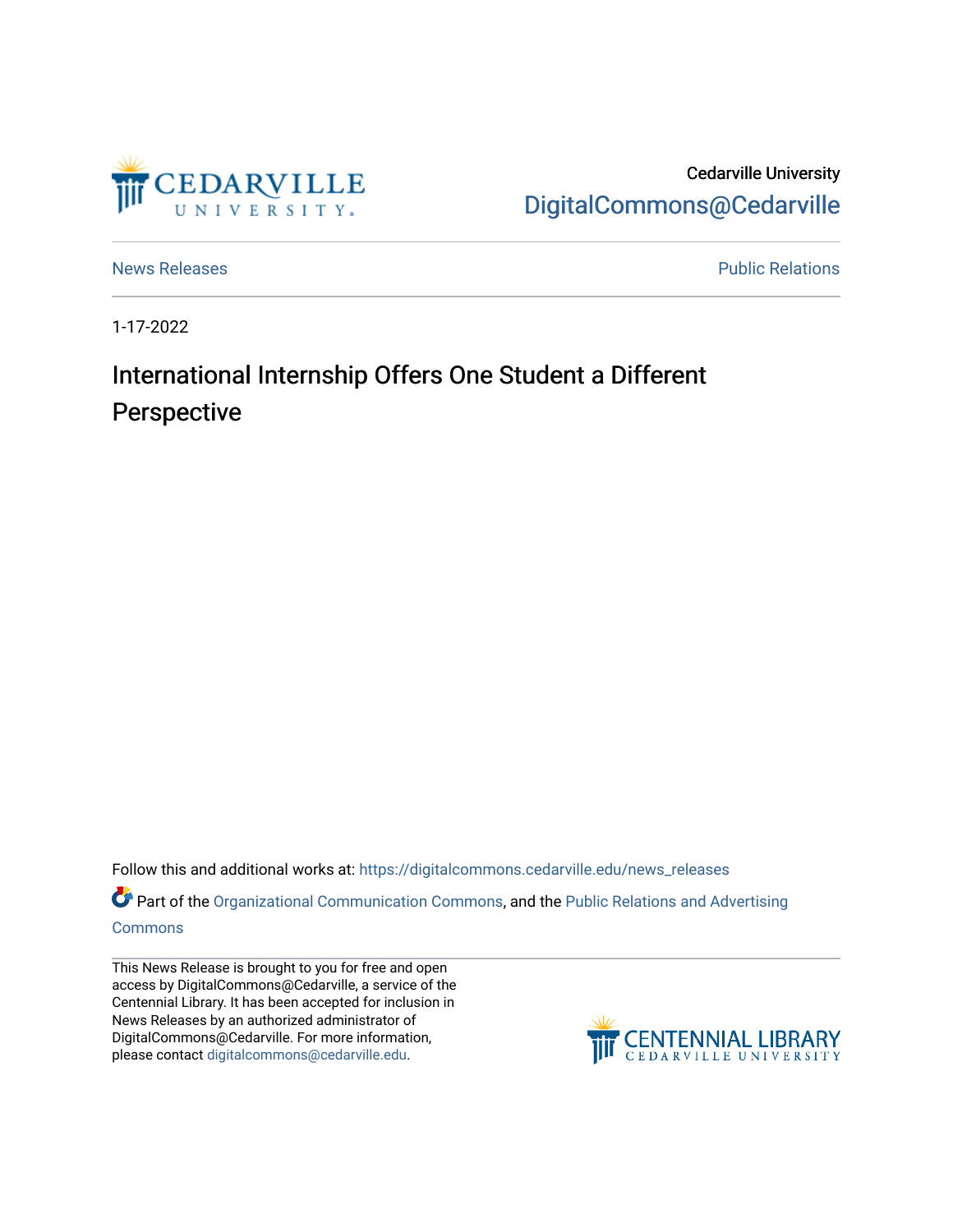**FOR IMMEDIATE RELEASE January 17, 2022**

**CONTACT:** Mark D. Weinstein Executive Director of Public Relations [937-766-8800](tel:937-766-8800) (o) [937-532-6885](tel:937-532-6885) (m) [Mweinstein@cedarville.edu](mailto:Mweinstein@cedarville.edu) @cedarvillenews

## **International Internship Offers One Student a Different Perspective**

**CEDARVILLE, OHIO --** Cedarville University junior Jonathon Lipscombe could never have imagined his Lego stop-motion videos would turn into a globetrotting missions internship.

Lipscombe, a [biblical studies](https://www.cedarville.edu/academic-programs/biblical-studies) major from Spring Lake, Michigan, has worked with Advancing Ministries of the Gospel (AMG) International for the last 17 months as a global advancement intern, capturing on film what is happening in missions around the world. Lipscombe has worked as both a virtual intern and in person with AMG Guatemala.

Lipscombe became interested in videography in elementary school, when he would make stopmotion videos of Lego characters having fantastic adventures. In middle school, he graduated to semi-professional photography, working with friends and family to take portraits and group photos. By the time he was in high school, photography was a passion. However, Lipscombe was seeking a way to unify his passion for media and his love for ministry.

"My church was always missions focused, but it was never something I imagined myself doing," said Lipscombe. "That all changed when I went on my first mission trip to Guatemala during my junior year of high school."

In the weeklong trip with his home church, Lipscombe described the eye-opening exposure to poverty and need he had never seen in the United States. And with that experience came a passion for missions.

"I had that all-too-familiar scene where I got home and wanted to sell everything and immediately go into missions," said Lipscombe. "I made myself wait nine months and pray about God's call in my life. After those nine months, I planned a six-week internship in Guatemala through AMG International."

In August 2020, Lipscombe was accepted into a year-round internship with AMG international, one that combined both his love of photography with missions. He creates photos and videos used by AMG's advancement department, which is responsible for fundraising.

"Working as an advancement intern has given me the opportunity to capture all that the Lord is doing around the globe," said Lipscombe. "I get to be a part of missions, to see the impact of short-term mission trips and to promote the gospel worldwide using my photography!"

However, due to COVID-19, Lipscombe's plans to travel across the globe were halted. While he was still able to work as a remote intern for the year, it did not seem like global travel was a possibility. However, when Cedarville University's global outreach program announced plans to volunteer with AMG in Guatemala for a summer mission trip, Lipscombe was given the opportunity to come along.